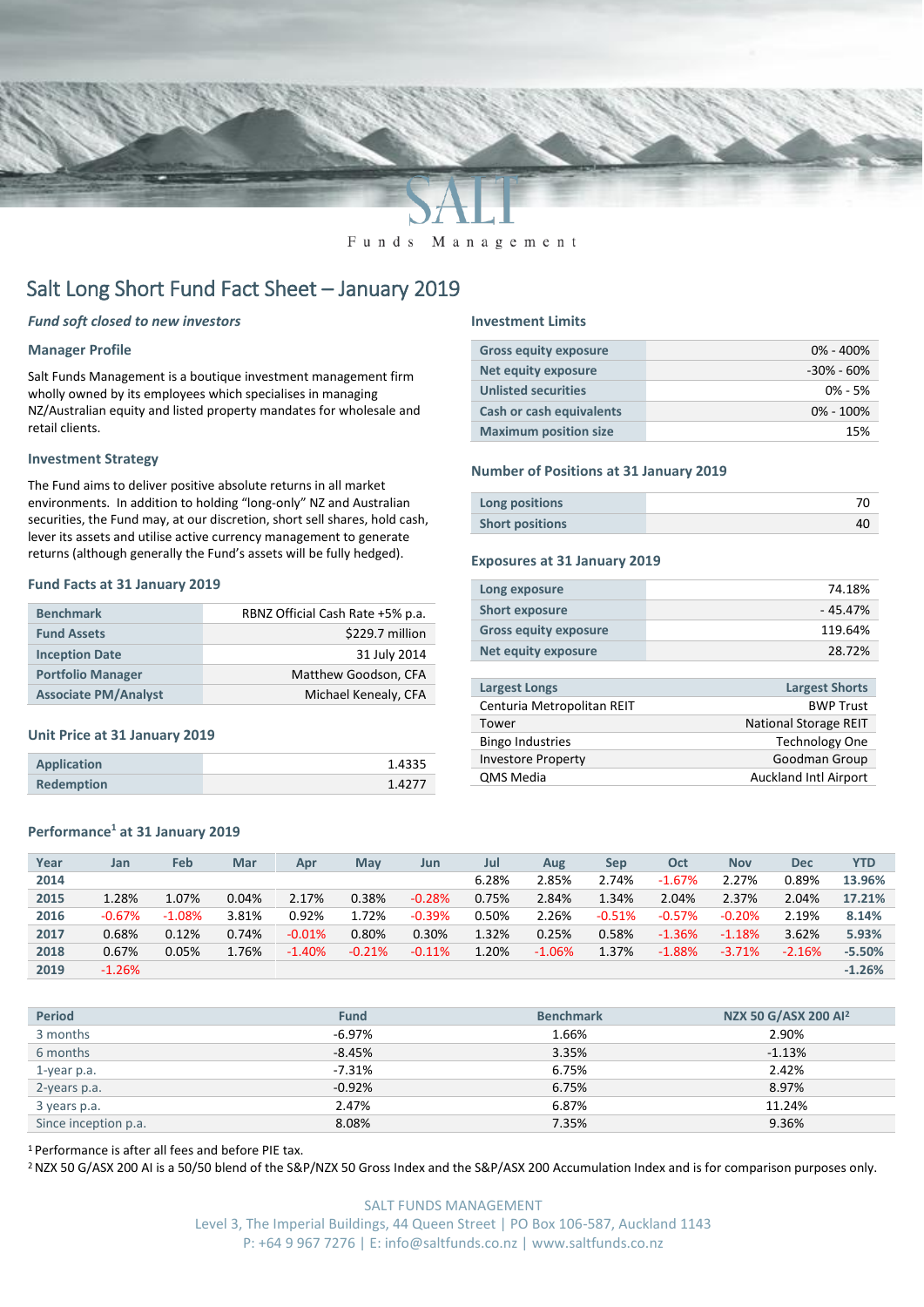Funds Management

# Salt Long Short Fund Fact Sheet January 2019 Page 2 of 6

## **Country Allocation at 31 January 2019 (Gross Equity Exposure) January 2019 Individual Stock Contribution**



### **Fund Commentary**

### Dear Fellow Investor,

.

The Fund began 2019 with another tough month, returning -1.26% after all fees and expenses in January. Equity markets remained volatile but bounced sharply during the month as the "Fed put" came back into play. This culminated at month-end with a Fed statement that dropped previous language around future gradual rate hikes and introduced a strong element of data dependence around their quantitative tightening program. While US markets soared on this, we believe it will lead to even more volatility over the next few months as markets gyrate according to the next datapoint.

Since inception on 30 June 2014, the Fund has now returned +42.8% after all fees and expenses, with thirty-four of the fifty-five months having had positive returns.

The Fund made a number of successful individual stock calls during the month but continued to struggle with the overall positioning and style which has served us so well in the past. Several key aspects stand out:

- i) Our heavy emphasis on free cashflow and valuation from both the short and long sides of the ledger is currently being ignored by markets. Very expensive defensives have become the momentum stocks du jour. This will pass.
- ii) Our net short positioning in global cyclicals has not worked at all despite clearly slowing global economies. In past episodes, the poor macro numbers that China is currently churning out would have seen iron ore stocks battered but instead they have rallied sharply – partly due to supply disruptions.



- iii) Domestic cyclicals have been indiscriminately hammered in Australia and NZ as fears of slowing housing markets and retail sales have taken hold. We are long higher quality structural winners (e.g., outdoor advertising, waste disposal) but these have fallen as sharply as the dross, even as their earnings forecasts have remained intact.
- iv) Small caps have sharply underperformed large caps. Given our desire for liquidity from the short-side, we naturally tend to have more small/mid-caps among our longs.

Clearly, the positioning of the Fund has not worked since late October, when the above factors really started to bite. In thinking about what happens next, four main themes dominate our thinking.

Theme #1 is that despite significant market volatility, valuations remain exceedingly expensive and we are therefore managing our net length carefully. While falling bond yields have helped a little, slightly lower equity prices have been eclipsed by falling earnings forecasts. The one year forward PE for the NZ market (ex-property) now sits at 25.9x, which is the third highest ever and only just below the 26.6x peak at end-August.

A classic example of the contortions that have to be performed by analysts at present was contained in a piece on Ebos (EBO) that took our eye during the month. "*We view Ebos is fairly valued given the trading multiple of 19x PE which is 2x above the longterm average*." The actual one year forward multiple is 20.6x and yes, EBO is a moderate short, as we think the valuation is far too high at a time when grey earnings clouds are gathering.

Year-ahead earnings forecasts peaked back in April, with earnings downgrades more than offsetting the natural upside from rolling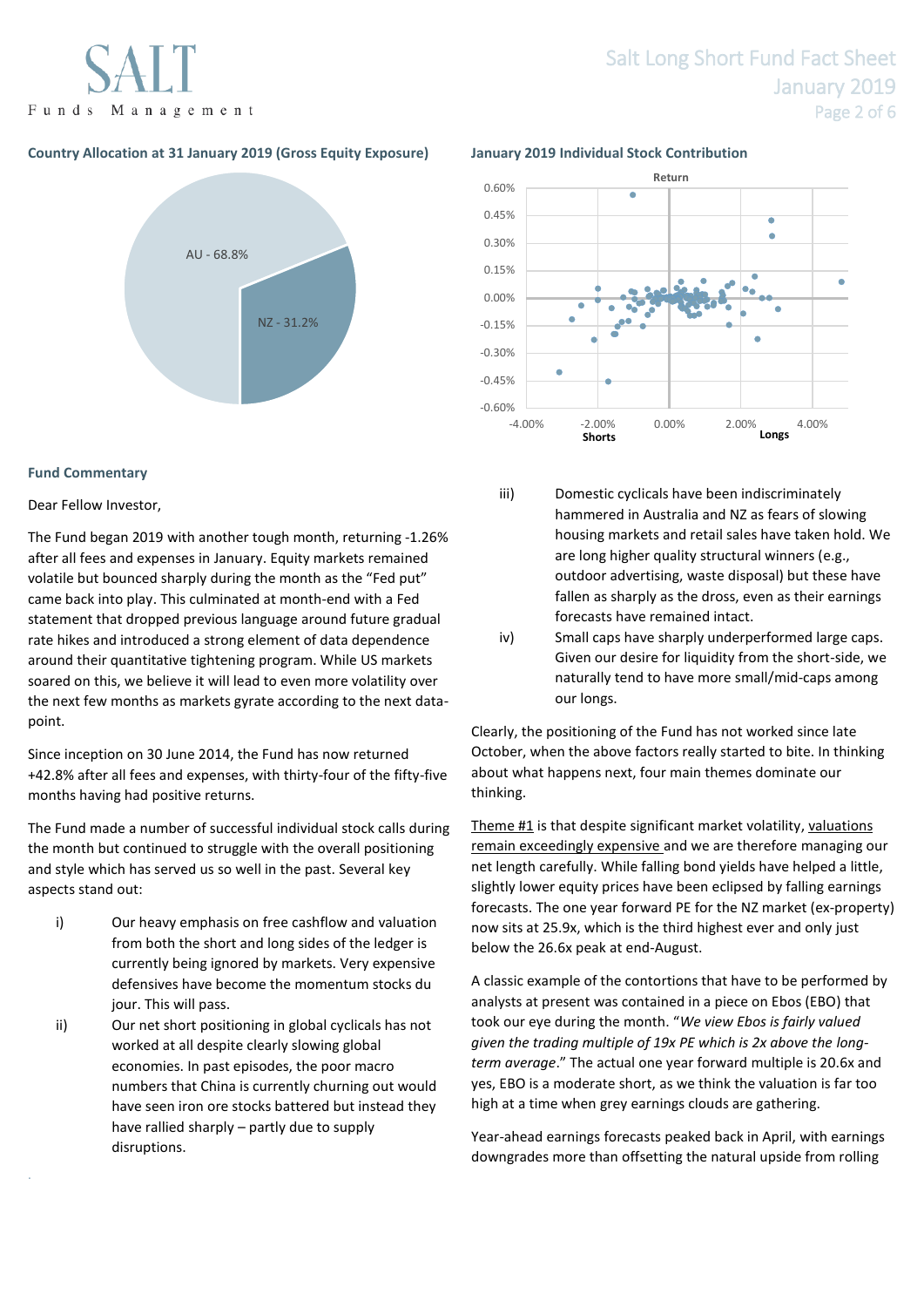

## Salt Long Short Fund Fact Sheet January 2019 Page 3 of 6

forward each month to higher future earnings. Since the April peak, earnings have fallen by 6.1%, the market has risen by 6.4%, while bond yields have fallen from 2.86% to 2.28% - which is effectively the current inflation rate. Even fully allowing for this extremely low discount rate, we model the market as being 18% overpriced. This remains concentrated in the largest stocks, with the dispersion of PE ratios being at a record, as is the gap between the median and the average PE ratio. Australia is similar.

This unusual valuation dispersion is also the case globally. A BAML/ Sanford Bernstein study found that the PE of high momentum stocks relative to low momentum stocks is the highest since early 2000. JP Morgan similarly points out a record valuation spread between "Momentum" and "Value" but also that the stocks that comprise the Momentum basket have switched from being "Growth" to "Low Vol". Just as we have experienced down under, and aided by lower bond yields, investors seem to have bought safety at any price. Worryingly, investors have flocked into such stocks on very low liquidity, with GS pointing out that liquidity for the Russell 3000 Index is just in its  $7<sup>th</sup>$  percentile in recent decades and is at the worst since late 2008.

Passive funds and a preponderance of quant strategies would seem to be the culprits behind these unusual moves and we retain a strong view that they will ultimately succumb to the gravitational force of valuations. The way in which expensive defensive stocks became the new momentum names was a key factor hurting us in the December quarter and in the January month.

Theme #2 is the capitulation of the Fed to Wall St and the reinstatement of the "Powell Put". Signs of this came earlier in the month as even the more hawkish of the Fed Governors called for a pause. This was capped by the Fed statement at month's end removing the previous language around gradual rate hikes and introducing the idea that future rate movements and the rate at which it shrinks its balance sheet will be data dependent.

Markets have been whip-sawed several times in recent quarters by the Fed's gyrations between dovishness and hawkishness and we see this continuing. Some data releases do suggest that the US economy is slowing but it is unclear whether this is merely a midcycle pause or something deeper. At the same time, labour markets are extremely tight and wage inflation measures are exceeding 3%, which is consistent with pre-GFC measures when bond yields were far higher than today. A "shock" high wage or price inflation reading is a key risk for the next few months and would certainly drop all the heavily overbought defensive stocks out of the momentum bucket in very short order.

Theme #3 is that China is slowing sharply and that while a raft of stimulatory measures are now being taken, high debt levels mean there is less room than previously and there is also some doubt

.

about the degree of political will. The official data is heavily redwashed but numerous signs point to a sharp slowing. Cell phone sales are -15% YoY (Apple and Samsung warned); the Caixin China PMI fell from 49.7 to 48.3 in January, the lowest since the scares back in Feb16; Japanese machine tool orders have plunged; German industrial production is heavily leveraged to China exports and fell by -4.9% in December; the median price of a pre-owned home in Beijing fell by -14% in 2018 according to Yicai Global; the Baltic Dry Index tumbled in Dec and Jan as exports to China fell sharply – perhaps most tellingly, Chinese capital outflows are rising in fear of yuan devaluation, as shown by China's imports of precious stones accounting for 69% of all imports from Hong Kong in December.

Put all this together and China is a significant macro risk. We have played this for some months by being short iron ore stocks but this has performed dreadfully. We nailed the macro call but the implementation has been dead-wrong. Iron ore company share prices had been creeping up for some time and then surged upon the tragic dam collapse in Brazil at one of CVRD's projects and their announcement that they will phase out the use of the up-river dams that were at fault. While this will superficially remove 40mt of iron ore from the market, it will take time and will be partially offset by spare capacity elsewhere in Brazil. We immediately covered some of our position following the tragedy but will slowly put it back on as the iron ore price spike appears to be an unsustainable knee-jerk reaction.

Theme #4 is that Australian housing is in freefall and the key questions now are how far that spills over to the rest of their economy and to NZ. CoreLogic data for January shows Sydney house prices are now -12.3% from their recent peak and Melbourne is -8.3%. However, they are still +53% and +43% from their 2012 lows, so would seem to have some further room to retrace. Residential building approvals are -23% YoY, with medium density and high-rise being even weaker. Australian consumer confidence fell from 104.4 to a still-neutral 99.6 in January and business confidence likewise fell from +11 to +2 in the latest December reading. The concern is that the declines may have further to run, so we are not yet tempted to invest in the minefield of consumer exposed stocks and have very limited gross and net exposures.

An interesting question is the degree to which this spills over to NZ. We do not have a Royal Commission but there are numerous other headwinds. House prices have only been moderately affected thus far but sales have dwindled, with January's REINZ data showing Auckland sales are down -24% YoY and NZ -13%. Retirement village investors have finally cottoned on to the implications if this weakness worsens and the stocks have been sharp underperformers. We have covered some of our large net short to the sector but retain the directional position.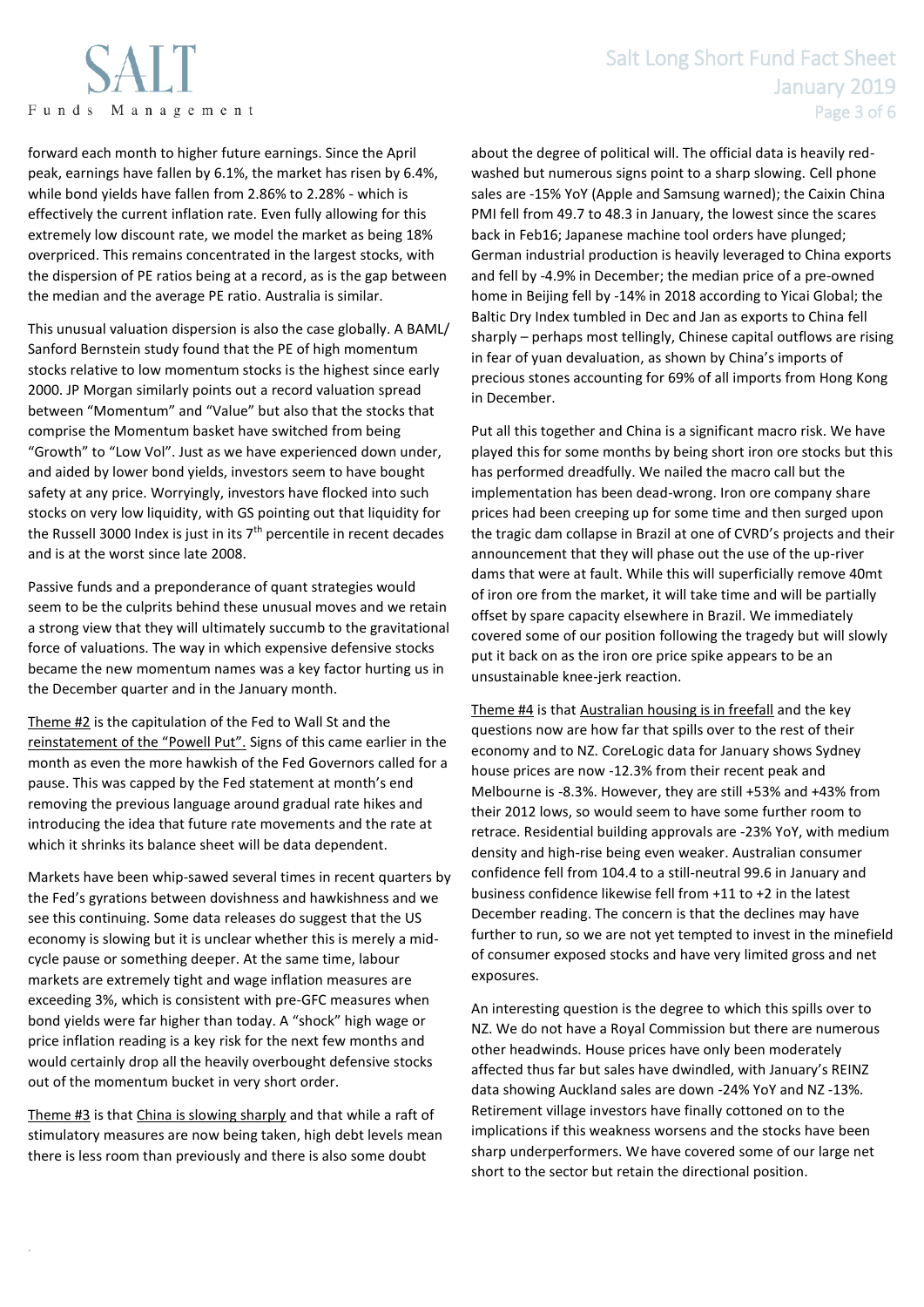

## Salt Long Short Fund Fact Sheet January 2019 Page 4 of 6

Moving on from the key themes behind our current thinking, it may also be helpful to work through the thinking behind a number of our highest conviction positions.

Our largest long is Centuria Metropolitan REIT (CMA, +1%). CMA owns non-CBD office properties located chiefly in Sydney, Melbourne and Brisbane. Rents are materially lower than booming CBD rents, meaning these areas are seeing sizeable net absorption and hence valuation and rental growth. They are a classic late cycle play. CMA delivers a gross yield to a NZ investor of 8.5% and models out as extremely cheap relative to Australian peers which are either at the top of the cycle (CBD office) or just beginning a downswing (retail). We expect sizeable NTA upside will come through at the next revaluation round.

A key long for the Fund is Tower Limited (TWR, -2%), which after peaking at 81cps at end-September has been moribund in the lowmid 70cps region. TWR is the third largest general insurance player in NZ, specialising in personal lines of house and motor insurance. It has a strong albeit volatile Pacific Islands business. TWR has travelled a long and winding road ever since the Christchurch earthquakes but the balance sheet trauma has been dealt with by a fulsome equity raising a year ago and we view the remaining provisions as appropriately conservative.

What matters now for TWR is the outlook, with premium growth being comfortably ahead of claims costs and a new IT system set to dramatically lower internal costs, which are well above industry peers. Broker coverage is sparse but our detailed internal modelling has the company on a PE of just 7.8x Sep19 earnings, 6.8x Sep20 and plenty of growth thereafter as costs only really start to fall during 2020. Moreover, TWR has experienced several years in a row of unusual storm activity for which they retain the first \$10m exposure. We assume the full \$10m hit but there has been nothing thus far in 2019 raising the prospect of a large earnings beat. Bain owns 19.9% and their future intentions will be interesting.

We have large longs in the Australian outdoor media companies Ooh! Media (OML, +5%) and QMS Media (QMS, -8%). These were hit very hard in the December quarter on a negative cyclical thematic despite earnings forecasts remaining virtually unchanged. Advertising spending is indeed weakening with the cycle but these businesses have powerful offsetting structural tailwinds due to the digitisation of outdoor and the fragmentation of broadcast TV audiences. The market has consolidated post JC Decaux's purchase of APN Outdoor and OML's purchase of HT1's outdoor business, with there being early signs of rationality. OML and QMS both generate strong free cashflow and have numerous opportunities to reinvest for growth.

.

Bingo Industries (BIN, +12.7%) has appeared frequently in these pages and remains a key long, which we lifted again when it was hit very hard in the December quarter. There appear to be two concerns. First is the construction cycle but we would note that BIN has only about 15% exposure to residential, with commercial and infrastructure being far more important. Second are the ACCC's issues with the Dial-A-Dump acquisition. BIN has offered up a recycling divestment which makes considerable sense and there is one more area of possible overlap in the landfill space but they are licensed for different classes of waste. We think BIN will ultimately get this over the line, and even if we are wrong, they would have massive firepower for buybacks and investment.

A final long which is large relative to its market cap is a long-held position in Pacific Current Group (PAC, +5%) which we rebuilt during the ugly December quarter. PAC owns stakes in many fund management firms including the rapidly growing GQG but has diversified widely so that the bulk of its holdings are now in alternatives with little equity market exposure. PAC was on a 10x PE with one-third of the market cap being cash (i.e., <7x PE cashadjusted) and the share price has begun to bounce as it is reinvesting the cash sensibly. Broker price targets are in the high \$8 region versus the current \$5.70 share price.

A large and unsuccessful short has been Technology One (TNE, +13.1%) and which also rose sharply in the December quarter. They have refashioned themselves as a SaaS company by rejigging their accounting for software contracts but they largely remain a mid-sized business software company that sells and implements IT contracts, with a heavy reliance on middle-ware to connect their legacy software to the cloud. The market cheered their last result but management were large sellers afterwards at much lower prices than today and there were some unusual accounting aspects that raised our eyebrows. TNE reported earned/unbilled revenue of \$19.8m in current assets; \$26.4m in non-current assets, yet only had a somewhat lower unearned revenue figure of \$31.3m in current liabilities. This means they've been paid upfront for \$46.2m of work that they've yet to carry out but have only accounted for \$31.3m as an offsetting liability – it may be that profits have been brought forward in time. We will take the pain for now.

We have several large property sector shorts to offset our longs in that sector. The largest is **Bunnings Warehouse Property** (BWP, +3%) which models as extremely expensive in our relative valuation model but has risen for seven consecutive months. Retail sector exposures are just starting to see the first valuation declines as cap rates expand a touch and BWP is very vulnerable at end-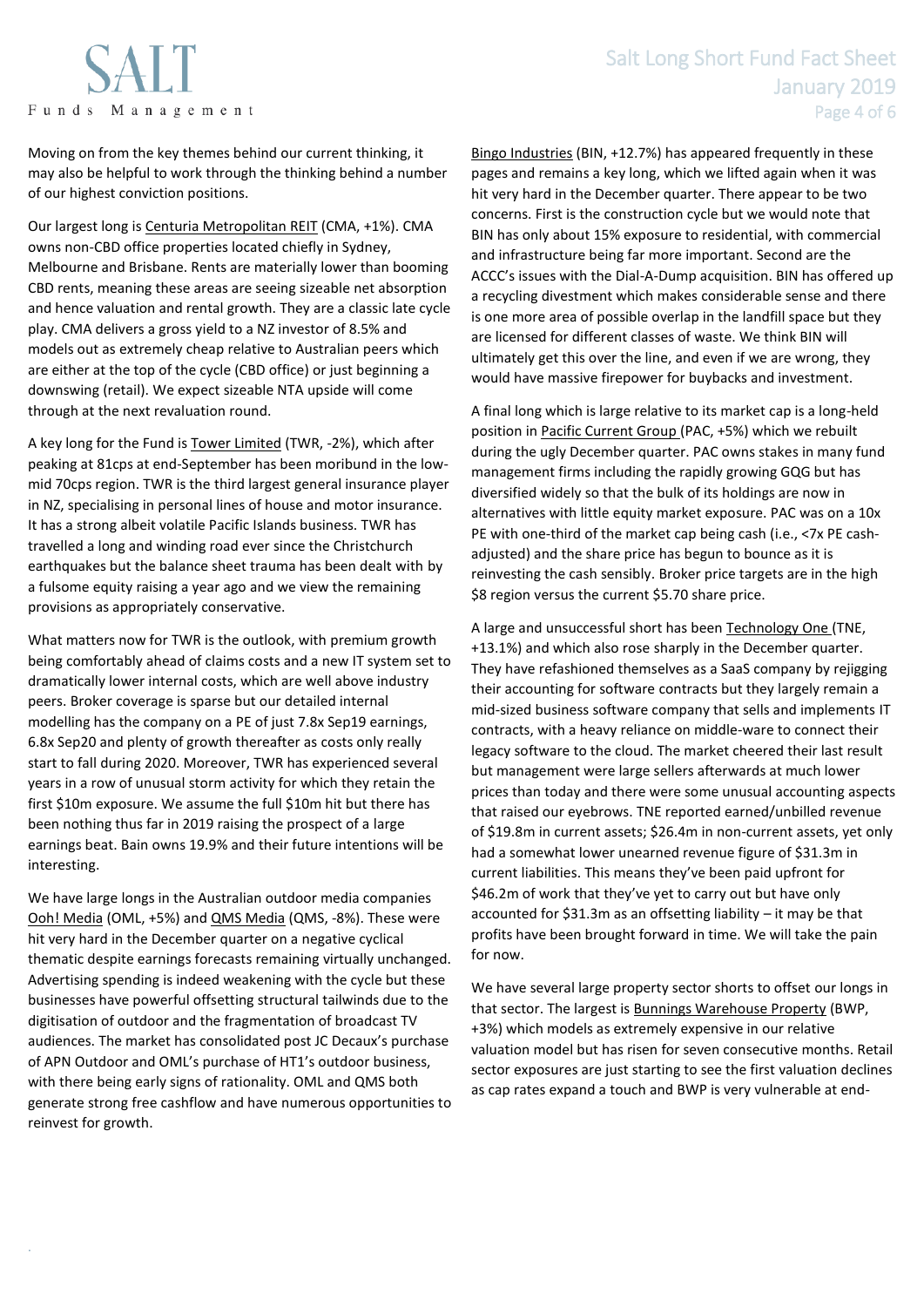

lease to renewal or departure by Bunnings, whose own business is coming under increasing pressure from the Australian housing slump. The near 30% premium of the share price to NTA is unfathomable but it has clearly caught a momentum bid.

Our short in National Storage REIT (NSR, +2%) is a similar story. It is expensive relative to peers, trades at a large premium to NTA, has a history of disappointing results from the storage centres that is has acquired and has significant risks from the slowing housing sector both in terms of storage volumes and longer-term alternative use potential.

We have also had painful shorts in the listed property fund managers Charter Hall (CHC, +11%) and Goodman Group (GMG, +10%). While we really rate GMG as business operators, we believe the market is far too blasé with regard to the large sharebased compensation payments that it excludes from earnings. Both companies also have a large component of performance fees in their earnings and given the late stage of the cycle, we question the repeatability of these. They should have a far lower multiple attached to them than the market is currently paying. We were painfully caught out by their surge in January. They are now at alltime record highs at the cycle peak.

A final large short of mention is Auckland Airport (AIA, +2%) which fell only fractionally over the hideous December quarter. The strong share price action reeked of purchasing defence at any price, with AIA hitting a record premium to our internal DCF valuation. Moreover, we do not actually view AIA as particularly defensive. Tourism and immigration growth are beginning to slow as can be seen by Air NZ's recent profit warning and the reliance on China for both traffic and retail sales growth is uncomfortable given the uncertainties in that economy. AIA is also overcharging on its currently proposed regulated fees for the next five years and is under political pressure to reduce these in the near future.

Returning to the performance of the Fund in January, the return of -1.26% was comprised of +0.65% from our longs and -1.81% from our shorts. We simply did not get enough bark out of our longs in a month when the market rallied sharply. Our "winners to losers" ratio was again disappointing, coming in at an extremely weak 44%, with there being a large number of moderately sized detractors.

We actually had three notable positives, with the stand-out being our large short in Costa Group (CGC, -25%) which delivered an earnings warning based on a number of factors but chiefly driven by lower prices for berries and avocados. We could never understand how CGC became a 30x PE darling stock when it has significant financial leverage from leases and bank debt, coupled with major operational leverage across its produce categories. While CGC does have some varietal advantages in berries, supply has expanded rapidly across their key categories which is never helpful when you are supplying the major supermarket chains. The

.

stock did frustratingly bounce 25% off its lows but we covered half the position near the bottom. CGC remains on a forward PE of 23x.

That compares to the likes of our large long in Scales (SCL.NZ) which owns most of its orchards and we estimate will be on a lowteen PE post the reinvestment of its cool-store sale proceeds.

The second winner came from an overdue rebound in our large long, Unibail Rodamco Westfield (URW, +15%). While sentiment towards retail is clearly awful, the ultra-premium positioning of URW's malls will act as a strong defence mechanism. We took the top off our position given the magnitude of the move but it continues to model out as very attractive in our relative valuation modelling.

The third tailwind was another rebound – this time from our large long in the aforementioned Bingo Industries (BIN, +13%) whose share price is absurdly volatile relative to its business.

The stand-out negative for the Fund was our mid-sized short in Fortescue Metals (FMG, +35%) which we put on too early as the share price began to rise. The fundamental reasoning was sound in that the Chinese economy is slowing and most experienced commodity forecasters saw a significant iron ore production surplus this year. However, the apple-cart has been well and truly upset by the tragic dam collapse of CVRD in Brazil which has seen a sharp spike in spot prices. We do not believe this will last given the likelihood that there will still be a surplus but it made for a painful hit.

The second notable headwind came from our large short in Goodman Group (GMG, +10%) which we discussed above. We did take advantage of a major sell-down by a large holder to cover some of the position on weakness. Other headwinds were more moderate in size but collectively added up to a sizeable impost. These included ultra-expensive high beta shorts in Technology One (TNE, +13%), Wisbech Global (WTC, +20%) and IDP Education (IEL, +15%) which all rose sharply on no new news.

Our long in QMS Media (QMS, -8%) has proven painful to put it mildly. They continued to decline on a negative cyclical thematic despite having attractive ongoing growth from both their outdoor advertising and their digitised sports media businesses. Following their spike earlier in the year on M&A activity in the sector, the market now appears very wary of the acquisitive nature of management as they aggressively build a presence in the latter segment.

Thank you for your ongoing investment and support of the Fund. The experience has been painful ever since late October, at which point we were up 0.3% against markets that were down 5% at the time. The drawdown since then has been greater than anything we have experienced previously, whereas in past market sell-offs, the Fund has delivered positive returns.